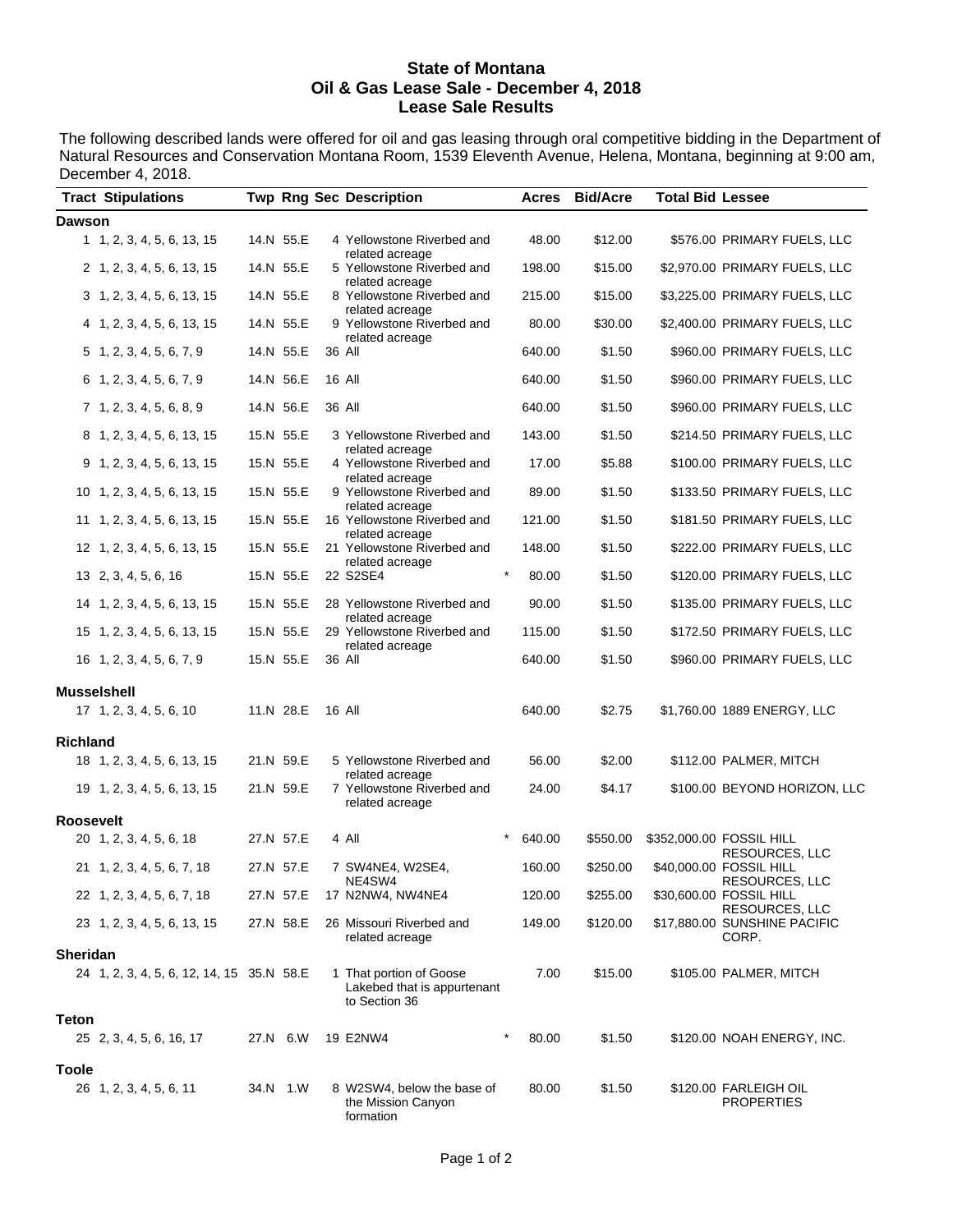|              | <b>Tract Stipulations</b>   |      |          | <b>Twp Rng Sec Description</b>                                         | Acres  | <b>Bid/Acre</b> | <b>Total Bid Lessee</b> |                                              |
|--------------|-----------------------------|------|----------|------------------------------------------------------------------------|--------|-----------------|-------------------------|----------------------------------------------|
| <b>Toole</b> |                             |      |          |                                                                        |        |                 |                         |                                              |
|              | 27 1, 2, 3, 4, 5, 6, 11     |      | 34.N 2.W | 7 Lot 4, SE4SW4, below the<br>base of the Mission Canyon<br>formation  | 76.53  | \$1.50          |                         | \$114.80 FARLEIGH OIL<br><b>PROPERTIES</b>   |
|              | 28 1, 2, 3, 4, 5, 6, 11     |      | 34.N 2.W | 18 Lot 1, NE4NW4, below the<br>base of the Mission Canyon<br>formation | 76.64  | \$1.50          |                         | \$114.96 FARLEIGH OIL<br><b>PROPERTIES</b>   |
|              | 29 1, 2, 3, 4, 5, 6         |      | 36.N 1.W | $\star$<br>2 S2S2                                                      | 160.00 | \$1.50          |                         | \$240.00 FARLEIGH OIL<br><b>PROPERTIES</b>   |
|              | $30 \quad 1, 2, 3, 4, 5, 6$ |      | 36.N 1.W | 16 All                                                                 | 640.00 | \$1.50          |                         | \$960.00 FARLEIGH OIL<br><b>PROPERTIES</b>   |
|              | $31 \quad 1, 2, 3, 4, 5, 6$ | 36.N | 2.W      | $^{\ast}$<br>36 E2, below the base of the<br>Kootenai formation        | 320.00 | \$26.00         |                         | \$8,320.00 FARLEIGH OIL<br><b>PROPERTIES</b> |
|              | $32 \quad 1, 2, 3, 4, 5, 6$ |      | 37.N 2.W | 16 All                                                                 | 640.00 | \$1.50          |                         | \$960.00 FARLEIGH OIL<br><b>PROPERTIES</b>   |
|              | $33 \quad 1, 2, 3, 4, 5, 6$ | 37.N | 2.W      | $^\star$<br>27 SW4                                                     | 160.00 | \$2.00          |                         | \$320.00 PETRO-SENTINEL LLC                  |
|              | 34 1, 2, 3, 4, 5, 6, 11     |      | 37.N 2.W | $\star$<br>29 W2SW4                                                    | 80.00  | \$30.00         |                         | \$2,400.00 FARLEIGH OIL<br><b>PROPERTIES</b> |
|              | 35 1, 2, 3, 4, 5, 6, 11     |      | 37.N 2.W | 30 E2SE4, SW4SE4, SE4SW4 *<br>less 30 acres lying west of<br>RR R/W    | 130.00 | \$26.00         |                         | \$3,380.00 FARLEIGH OIL<br><b>PROPERTIES</b> |
|              | 36 1, 2, 3, 4, 5, 6, 11     | 37.N | 2.W      | $\star$<br>31 N2NE4                                                    | 80.00  | \$37.00         |                         | \$2,960.00 PETRO-SENTINEL LLC                |
|              | $37 \quad 1, 2, 3, 4, 5, 6$ | 37.N | 2.W      | $^\star$<br>34 NW4                                                     | 160.00 | \$2.00          |                         | \$320.00 PETRO-SENTINEL LLC                  |
|              | 38 1, 2, 3, 4, 5, 6         | 37.N | 2.W      | $^\star$<br>36 All                                                     | 640.00 | \$13.00         |                         | \$8,320.00 PETRO-SENTINEL LLC                |

\* Part or all of tract is not state-owned surface

# **Summary by Lessor**

|                                             | <b>Total Acres</b> | <b>Total Tracts</b> |
|---------------------------------------------|--------------------|---------------------|
| Dept. of Natural Resources and Conservation | 9.023.17           | 38                  |

# **Oil and Gas Lease Sale Summary**

| <b>Total Tracts</b>         | 38           |
|-----------------------------|--------------|
| <b>Total Acres</b>          | 9,023.17     |
| <b>Total Bid Revenue</b>    | \$485,496,76 |
| <b>Average Bid Per Acre</b> | \$53.81      |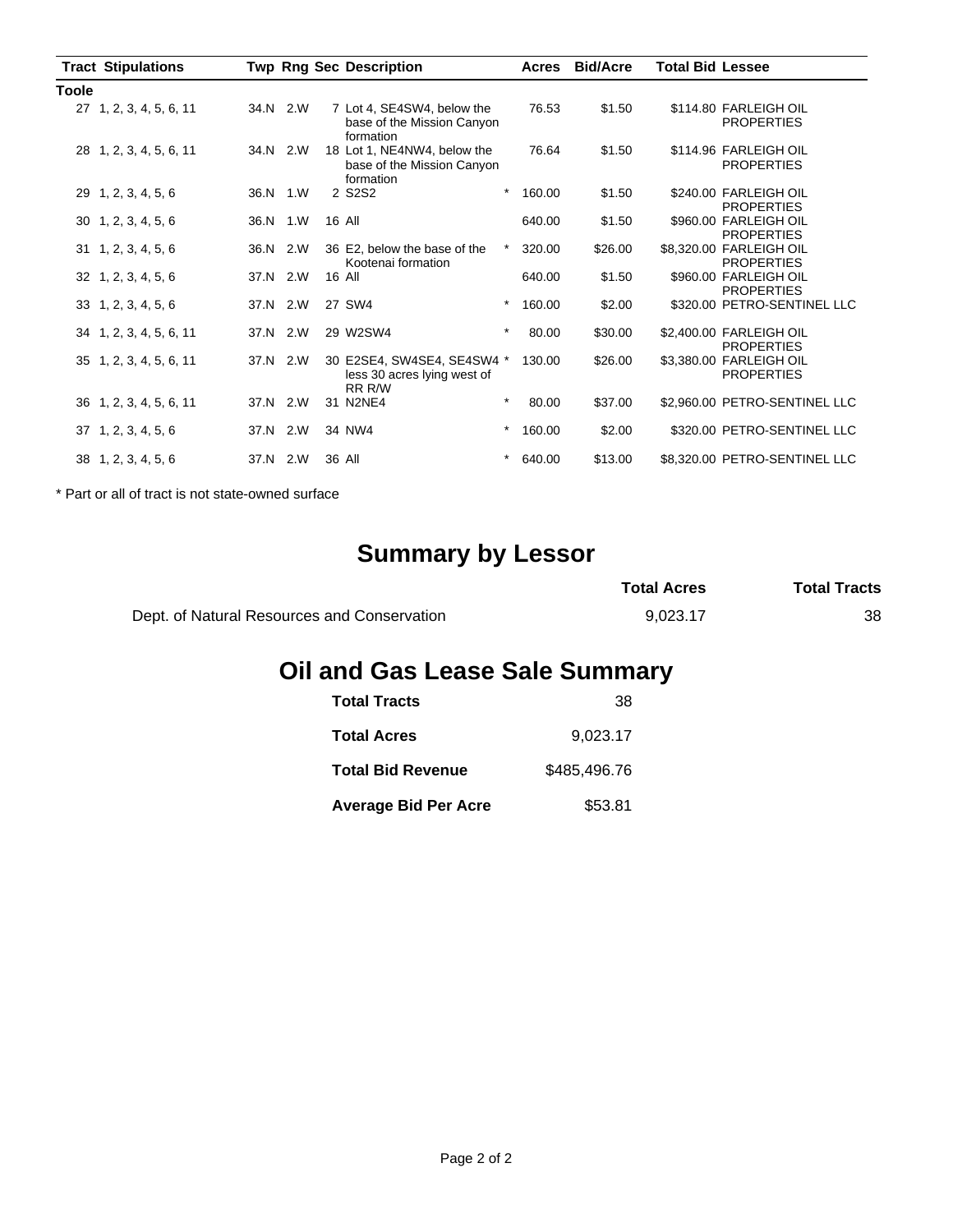#### **State of Montana Oil & Gas Lease Sale - December 4, 2018 Stipulations**

- 1 Lessee shall notify and obtain approval from the Department's Trust Land Management Division (TLMD) prior to constructing well pads, roads, power lines, and related facilities that may require surface disturbance on the tract. Lessee shall comply with any mitigation measures stipulated in TLMD's approval.
- 2 Prior to the drilling of any well on or into the lease premises, lessee shall send one copy of the well prognosis, including Form 22 "Application for Permit" to the Department's Trust Land Management Division (TLMD). After a well is drilled and completed, lessee shall send one copy of all logs run, Form 4A "Completion Report", and geologic report to TLMD. A copy of Form 2 "Sundry Notice and Report of Wells" or other appropriate Board of Oil and Gas Conservation form shall be sent to TLMD whenever any subsequent change in well status or operator is intended or has occurred. Lessee shall also notify and obtain approval from the TLMD prior to plugging a well on the lease premises.

Issuance of this lease in no way commits the Land Board to approval of coal bed methane production on this lease. Any coal bed methane extraction wells would require subsequent review and approval by the board.

- 3 The TLMD will complete an initial review for cultural resources and, where applicable, paleontological resources of the area intended for disturbance and may require a resources inventory. Based on the results of the inventory, the TLMD may restrict surface activity for the purpose of protecting significant resources located on the lease premises.
- 4 The lessee shall be responsible for controlling any noxious weeds introduced by lessee's activity on State-owned land and shall prevent or eradicate the spread of those noxious weeds onto land adjoining the lease premises. The lessee's methods of control shall be reviewed and approved by the Department's Unit Office that has jurisdiction for that locale.
- 5 The definitions of "oil" and "gas" provided in 82-1-111, MCA, do not apply to this lease for royalty calculation purposes.
- 6 If the State does not own the surface, the lessee must contact the owner of the surface in writing at least 30 days prior to any surface activity. A copy of the correspondence shall be sent to TLMD.
- 7 Due to unstable soil conditions on this tract and/or topography that is rough and/or steep, surface use may be restricted or denied. Seismic activity may be restricted to poltershots.
- 8 The lessee is responsible to pay for all damages, including penalties and charges assessed by the USDA-CFSA on CRP lands, as a result of drilling and production on the tract.
- 9 This lease is located within designated sage grouse general habitat. Proposed activities are subject to, and shall comply with, all provisions, stipulations and mitigation requirements of the Montana Sage Grouse Habitat Conservation Strategy, as implemented by Governor's Executive Orders 10-2014, 12-2015, and amendments thereto. Contact the TLMD prior to preparing a project proposal.
- 10 This lease is located within designated sage grouse core habitat. Proposed activities are subject to, and shall comply with, all provisions, stipulations and mitigation requirements of the Montana Sage Grouse Habitat Conservation Strategy, as implemented by Governor's Executive Orders 10-2014, 12-2015, and amendments thereto. Contact the TLMD prior to preparing a project proposal.
- 11 Due to the floodplain/wetlands area(s), surface use may be restricted or denied.
- 12 Any activity within 1/8 mile of the river, stream, floodplain, or lake/reservoir on or adjacent to this tract must be approved in writing by the TLMD prior to commencement. No surface occupancy is allowed within the bed of the river and/or stream, abandoned channels, the bed of the lake/reservoir, or on islands and accretions associated with the river, stream, or lake/reservoir.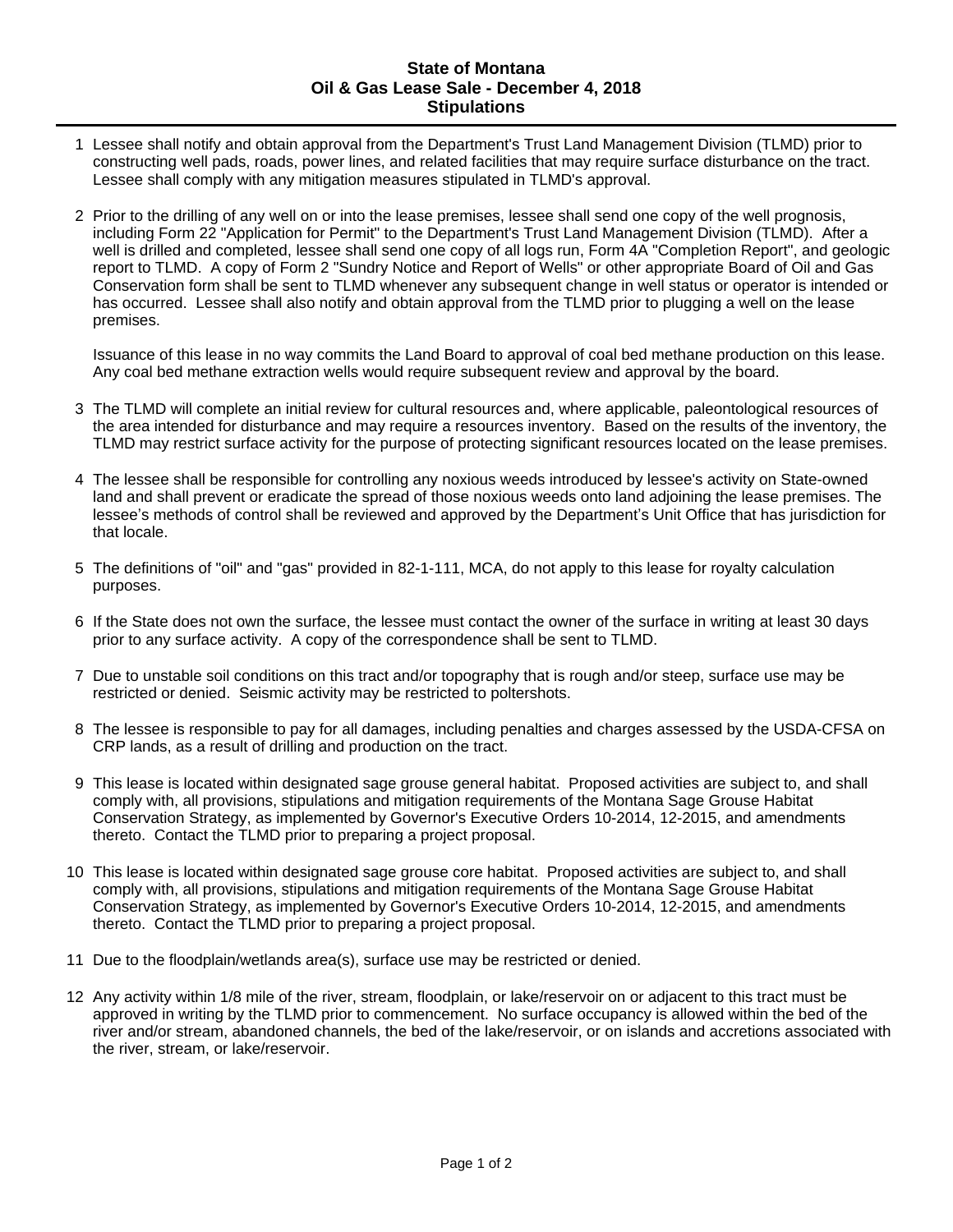- 13 This tract contains navigable riverbeds. No surface occupancy is allowed within the bed of the navigable river, abandoned channels, or on islands and accretions. In addition, upon completion of a successful well, where river title is disputed, the lessee will file an interpleader action under Rule 22, M.R.Civ.P. in the Montana District Court, or other court having jurisdiction, in which the leased lands are located for all acreage within the lease in which the title is disputed. The lessee shall name all potential royalty claimants as defendants.
- 14 This tract contains non-navigable river/lake bed(s). The State, as a riparian owner, may have an ownership claim to adjacent river/lake bed(s) and related acreage in this tract. Upon completion of a successful well, where river or lake title or adjoining land title is disputed, the lessee will file an interpleader action under Rule 22, M.R.Civ.P. in the Montana District Court, or other court having jurisdiction, in which the leased lands are located for all acreage within the lease in which the title is disputed. The lessee shall name all potential royalty claimants as defendants.
- 15 If the lessee completes a successful oil and/or gas well, and if land title is disputed, the lessee shall fund professional land surveys as needed to determine the location and acreage encompassed by the spacing and/or pooling unit and the state lease acreage within that unit. Surveys shall be conducted by a licensed land surveyor acceptable to the Department, and shall be prepared pursuant to survey requirements provided by the Department.
- 16 This lease includes areas that may be environmentally sensitive. Therefore, if the lessee intends to conduct any activities on the lease premises, the lessee shall submit to TLMD one copy of an Operating Plan or Amendment to an existing Operating Plan, describing in detail the proposed activities. No activities shall occur on the tract until the Operating Plan or Amendments have been approved in writing by the Director of the Department. TLMD shall review the Operating Plan or Amendment and notify the lessee if the Plan or Amendment is approved or disapproved.

After an opportunity for an informal hearing with the lessee, surface activity may be denied or restricted on all or portions of any tract if the Director determines in writing that the proposed surface activity will be detrimental to trust resources and therefore not in the best interests of the trust.

- 17 Rockport 14-19-27-6HZ well lateral has been drilled into the lease, but has never produced.
- 18 If whooping cranes are observed on-site, construction and/or maintenance activities shall be suspended until birds leave the area.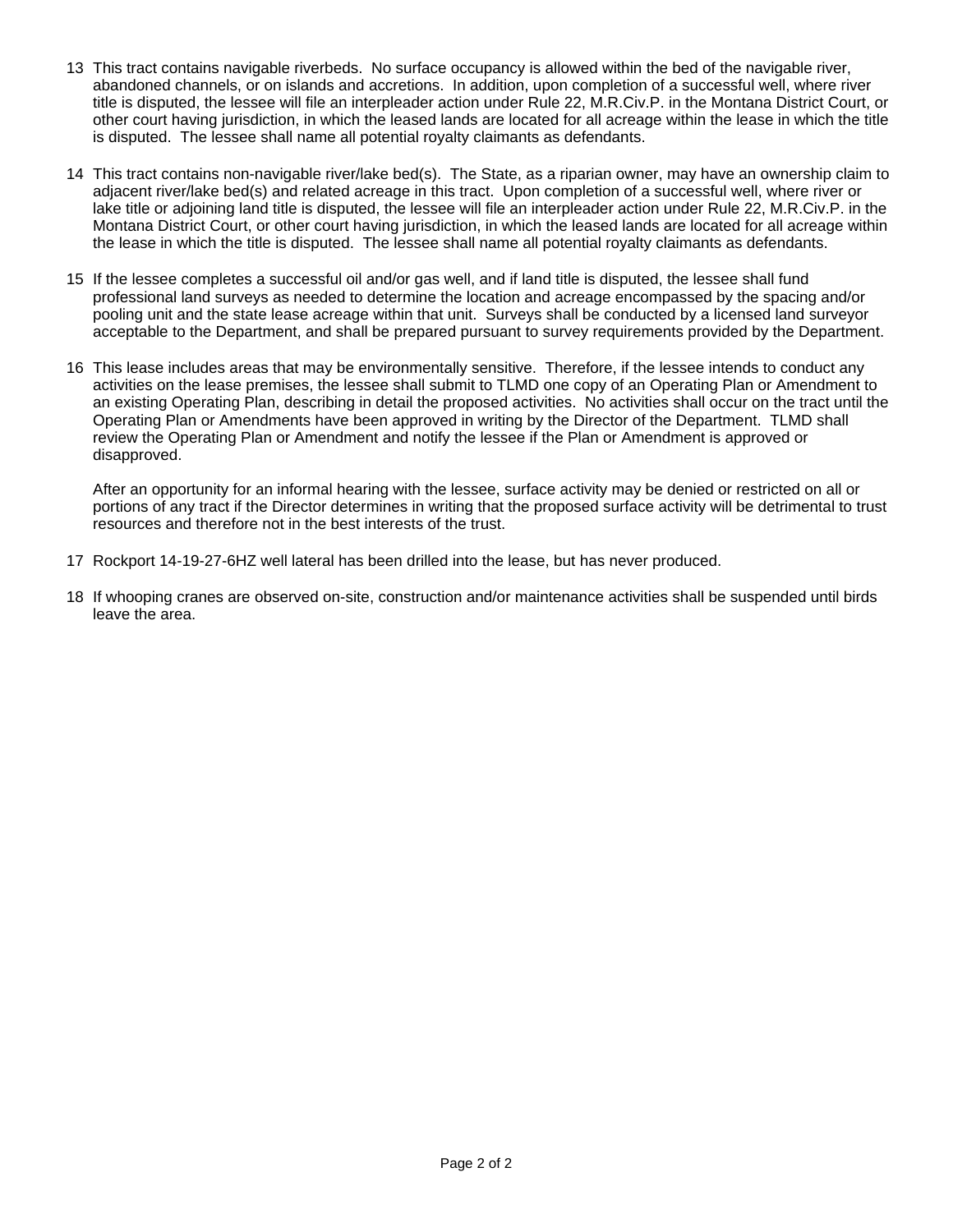#### **State of Montana Oil & Gas Lease Sale - December 4, 2018 Applicant List**

|                    |              |              |        | <b>Tract Twp Rng Sec Description</b>                                 | <b>Acres Applicant</b>            |
|--------------------|--------------|--------------|--------|----------------------------------------------------------------------|-----------------------------------|
| <b>Dawson</b>      |              |              |        |                                                                      |                                   |
|                    | 1 14.N 55.E  |              |        | 4 Yellowstone Riverbed and related acreage                           | 48.00 PRIMARY FUELS, LLC          |
|                    |              | 2 14.N 55.E  |        | 5 Yellowstone Riverbed and related acreage                           | 198.00 PRIMARY FUELS, LLC         |
|                    |              | 3 14.N 55.E  |        | 8 Yellowstone Riverbed and related acreage                           | 215.00 PRIMARY FUELS, LLC         |
|                    | 4 14.N 55.E  |              |        | 9 Yellowstone Riverbed and related acreage                           | 80.00 PRIMARY FUELS, LLC          |
|                    | 5 14.N 55.E  |              | 36 All |                                                                      | 640.00 PRIMARY FUELS, LLC         |
| 6                  | 14.N         | 56.E         | 16 All |                                                                      | 640.00 PRIMARY FUELS, LLC         |
|                    | 7 14.N       | 56.E         | 36 All |                                                                      | 640.00 PRIMARY FUELS, LLC         |
| 8                  | 15.N 55.E    |              |        | 3 Yellowstone Riverbed and related acreage                           | 143.00 PRIMARY FUELS, LLC         |
|                    |              | 9 15.N 55.E  |        | 4 Yellowstone Riverbed and related acreage                           | 17.00 PRIMARY FUELS, LLC          |
|                    |              | 10 15.N 55.E |        | 9 Yellowstone Riverbed and related acreage                           | 89.00 PRIMARY FUELS, LLC          |
|                    |              | 11 15.N 55.E |        | 16 Yellowstone Riverbed and related acreage                          | 121.00 PRIMARY FUELS, LLC         |
|                    | 12 15.N 55.E |              |        | 21 Yellowstone Riverbed and related acreage                          | 148.00 PRIMARY FUELS, LLC         |
|                    | 13 15.N 55.E |              |        | 22 S2SE4                                                             | 80.00 PRIMARY FUELS, LLC          |
|                    |              |              |        |                                                                      |                                   |
|                    | 14 15.N 55.E |              |        | 28 Yellowstone Riverbed and related acreage                          | 90.00 PRIMARY FUELS, LLC          |
|                    |              | 15 15.N 55.E |        | 29 Yellowstone Riverbed and related acreage                          | 115.00 PRIMARY FUELS, LLC         |
|                    |              | 16 15.N 55.E | 36 All |                                                                      | 640.00 PRIMARY FUELS, LLC         |
| <b>Musselshell</b> |              |              |        |                                                                      |                                   |
|                    | 17 11.N 28.E |              | 16 All |                                                                      | 640.00 WOODS ENERGY INC.          |
| <b>Richland</b>    |              |              |        |                                                                      |                                   |
|                    | 18 21.N 59.E |              |        | 5 Yellowstone Riverbed and related acreage                           | 56.00 BEYOND HORIZON, LLC         |
|                    | 19 21.N 59.E |              |        | 7 Yellowstone Riverbed and related acreage                           | 24.00 BEYOND HORIZON, LLC         |
|                    |              |              |        |                                                                      |                                   |
| <b>Roosevelt</b>   |              |              |        |                                                                      |                                   |
|                    | 20 27.N 57.E |              |        | 4 All                                                                | 640.00 SURFSIDE ABSTRACTING LLC   |
|                    |              | 21 27.N 57.E |        | 7 SW4NE4, W2SE4, NE4SW4                                              | 160.00 SURFSIDE ABSTRACTING LLC   |
|                    |              | 22 27.N 57.E |        | 17 N2NW4, NW4NE4                                                     | 120.00 SURFSIDE ABSTRACTING LLC   |
|                    |              | 23 27.N 58.E |        | 26 Missouri Riverbed and related acreage                             | 149.00 FOSSIL HILL RESOURCES, LLC |
| <b>Sheridan</b>    |              |              |        |                                                                      |                                   |
|                    | 24 35.N 58.E |              |        |                                                                      |                                   |
|                    |              |              |        | 1 That portion of Goose Lakebed that is<br>appurtenant to Section 36 | 7.00 BEYOND HORIZON, LLC          |
|                    |              |              |        |                                                                      |                                   |
| <b>Teton</b>       |              |              |        |                                                                      |                                   |
|                    | 25 27.N      | 6.W          |        | 19 E2NW4                                                             | 80.00 NOAH ENERGY, INC.           |
| <b>Toole</b>       |              |              |        |                                                                      |                                   |
|                    | 26 34.N      | 1.W          |        | 8 W2SW4, below the base of the Mission Canyon                        | 80.00 FARLEIGH OIL PROPERTIES     |
|                    |              |              |        | formation                                                            |                                   |
|                    | 27 34.N      | 2.W          |        | 7 Lot 4, SE4SW4, below the base of the Mission                       | 76.53 FARLEIGH OIL PROPERTIES     |
|                    |              |              |        | Canyon formation                                                     |                                   |
|                    | 28 34.N      | 2.W          |        | 18 Lot 1, NE4NW4, below the base of the Mission                      | 76.64 FARLEIGH OIL PROPERTIES     |
|                    |              |              |        | Canyon formation                                                     |                                   |
|                    | 29 36.N      | 1.W          |        | 2 S2S2                                                               | 160.00 FARLEIGH OIL PROPERTIES    |
|                    | 30 36.N      | 1.W          | 16 All |                                                                      | 640.00 FARLEIGH OIL PROPERTIES    |
|                    | 31 36.N      | 2.W          |        | 36 E2, below the base of the Kootenai formation                      | 320.00 FARLEIGH OIL PROPERTIES    |
|                    | 32 37.N      | 2.W          | 16 All |                                                                      | 640.00 FARLEIGH OIL PROPERTIES    |
|                    | 33 37.N      | 2.W          |        | 27 SW4                                                               | 160.00 FARLEIGH OIL PROPERTIES    |
|                    | 34 37.N      | 2.W          |        | 29 W2SW4                                                             | 80.00 FARLEIGH OIL PROPERTIES     |
|                    | 35 37.N      | 2.W          |        | 30 E2SE4, SW4SE4, SE4SW4 less 30 acres lying                         | 130.00 FARLEIGH OIL PROPERTIES    |
|                    |              |              |        | west of RR R/W                                                       |                                   |
|                    | 36 37.N      | 2.W          |        | 31 N2NE4                                                             | 80.00 FARLEIGH OIL PROPERTIES     |
|                    | 37 37.N      | 2.W          |        | 34 NW4                                                               | 160.00 FARLEIGH OIL PROPERTIES    |
|                    | 38 37.N      | 2.W          | 36 All |                                                                      | 640.00 FARLEIGH OIL PROPERTIES    |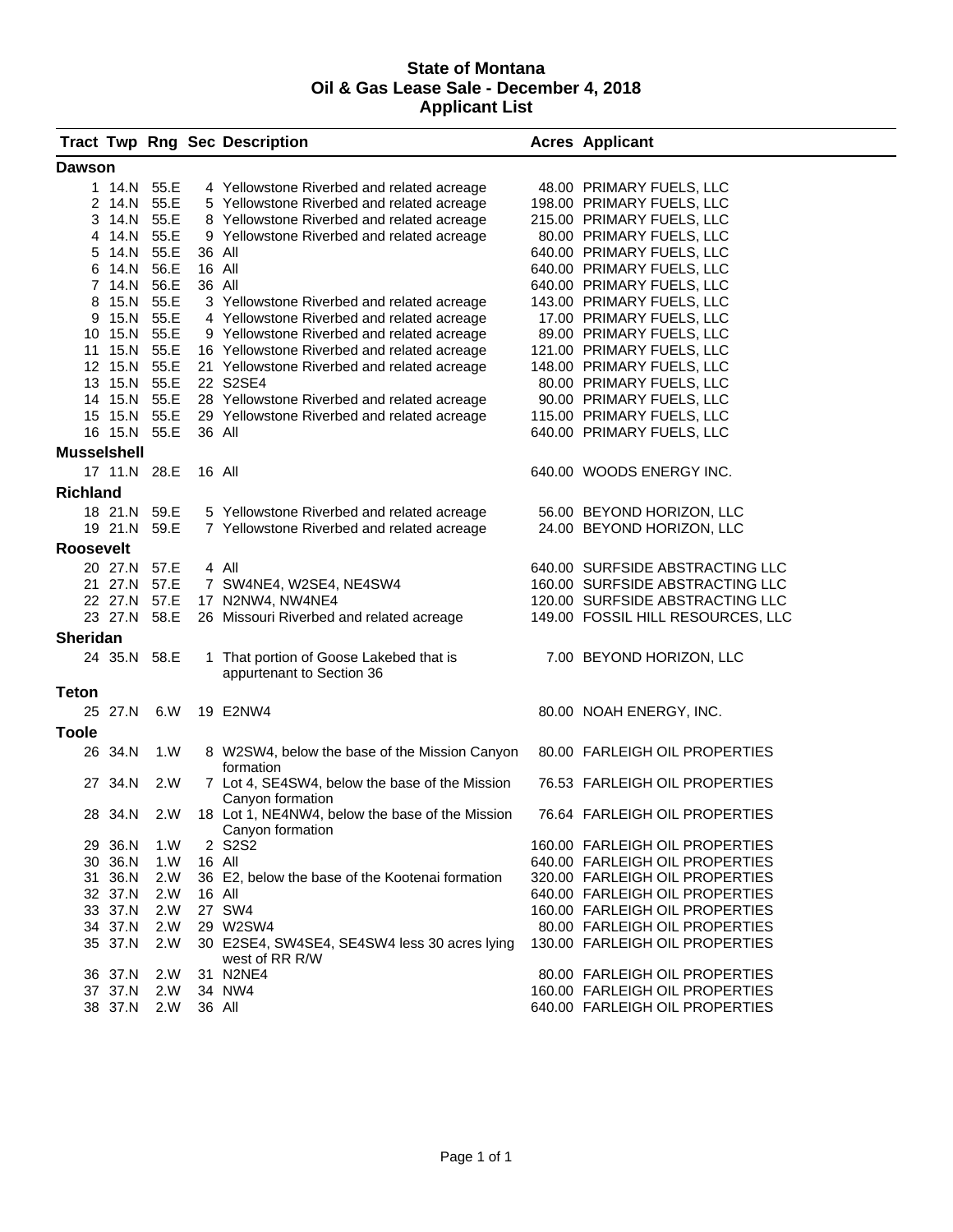#### **DEPARTMENT OF NATURAL RESOURCES AND CONSERVATION**

#### **P.O. Box 201601**

#### **Helena, Montana 59620-1601**

#### **The following is a list of oil and gas leases, which expired or terminated in September 2018.**

| <b>COUNTY</b>      | <b>TWP</b> | <b>RNG</b> | <b>SEC</b> | <b>DESCRIPTION</b>                                                            | <b>ACRES</b> |
|--------------------|------------|------------|------------|-------------------------------------------------------------------------------|--------------|
| <b>Big Horn</b>    |            |            |            |                                                                               |              |
|                    | 1 N        | 33 E       | 36         | All                                                                           | 640.00       |
|                    | 1 N        | 34 E       | 16         | All                                                                           | 640.00       |
|                    | 1 N        | 35 E       | 16         | All                                                                           | 640.00       |
|                    | 1 N        | 36 E       | 16         | All                                                                           | 640.00       |
|                    | 8 S        | 41 E       | 36         | All, below the base of the Fort Union formation                               | 640.00       |
| Carbon             |            |            |            |                                                                               |              |
|                    | 9 S        | 21 E       | 16         | All                                                                           | 640.00       |
|                    | 9 S        | 23 E       | 16         | All                                                                           | 640.00       |
| <b>Dawson</b>      |            |            |            |                                                                               |              |
|                    | 17 N       | 54 E       | 16         | All                                                                           | 640.00       |
|                    | 17 N       | 54 E       | 36         | All                                                                           | 640.00       |
|                    | 17 N       | 55 E       | 16         | Lots 1, 2, 3, 4, S2N2, S2                                                     | 639.72       |
|                    | 17 N       | 55 E       | 26         | SW4, Yellowstone Riverbed and related acreage                                 | 192.00       |
|                    | 18 N       | 54 E       | 16         | All                                                                           | 640.00       |
|                    | 18 N       | 54 E       | 36         | E2, SW4                                                                       | 480.00       |
|                    | 18 N       | 55 E       | 5          | Lots 1, 2, 3, 4, S2N2, S2                                                     | 640.52       |
|                    | 18 N       | 55 E       | 8          | W <sub>2</sub>                                                                | 320.00       |
|                    | 18 N       | 55 E       | 15         | All                                                                           | 640.00       |
|                    | 18 N       | 55 E       | 16         | All                                                                           | 640.00       |
|                    | 18 N       | 55 E       | 21         | All                                                                           | 640.00       |
|                    | 18 N       | 55 E       | 36         | Lots 1, 2, 3, 4, W2, W2E2                                                     | 651.08       |
|                    | 19 N       | 55 E       | 36         | Lots 1, 2, 3, 4, W2, W2E2                                                     | 626.84       |
|                    | 20 N       | 55 E       | 36         | Lots 1, 2, 3, 4, W2, W2E2                                                     | 620.96       |
| <b>Richland</b>    |            |            |            |                                                                               |              |
|                    | 27 N       | 54 E       | 36         | All                                                                           | 640.00       |
|                    | 28 N       | 55 E       | 33         | Any and all State interest under the Missouri Riverbed and<br>related acreage | 49.00        |
|                    | 28 N       | 55 E       | 34         | Any and all State interest under the Missouri Riverbed and<br>related acreage | 205.00       |
| <b>Sweet Grass</b> |            |            |            |                                                                               |              |
|                    | 1 N        | 13 E       | 16         | All                                                                           | 640.00       |
|                    | 1 N        | 16 E       | 16         | E <sub>2</sub>                                                                | 320.00       |
|                    | 1 N        | 17 E       | 16         | All                                                                           | 640.00       |
|                    | 2 N        | 13 E       | 16         | All                                                                           | 640.00       |
|                    | 2 N        | 14 E       | 36         | N <sub>2</sub>                                                                | 320.00       |
|                    | 2 N        | 16 E       | 16         | $\mathsf{All}$                                                                | 640.00       |
|                    | 2 N        | 16 E       | 36         | Lots 1, 2, 3, 4, N2, N2S2                                                     | 642.04       |
|                    | 2 N        | 17 E       | 4          | Lots 3, 4, S2NW4, SW4                                                         | 351.73       |
|                    | 2 N        | 17 E       | 10         | S <sub>2</sub>                                                                | 320.00       |
|                    | 2 N        | 17 E       | 14         | E <sub>2</sub>                                                                | 320.00       |
|                    | 2 N        | 17 E       | 16         | $\mathsf{All}$                                                                | 640.00       |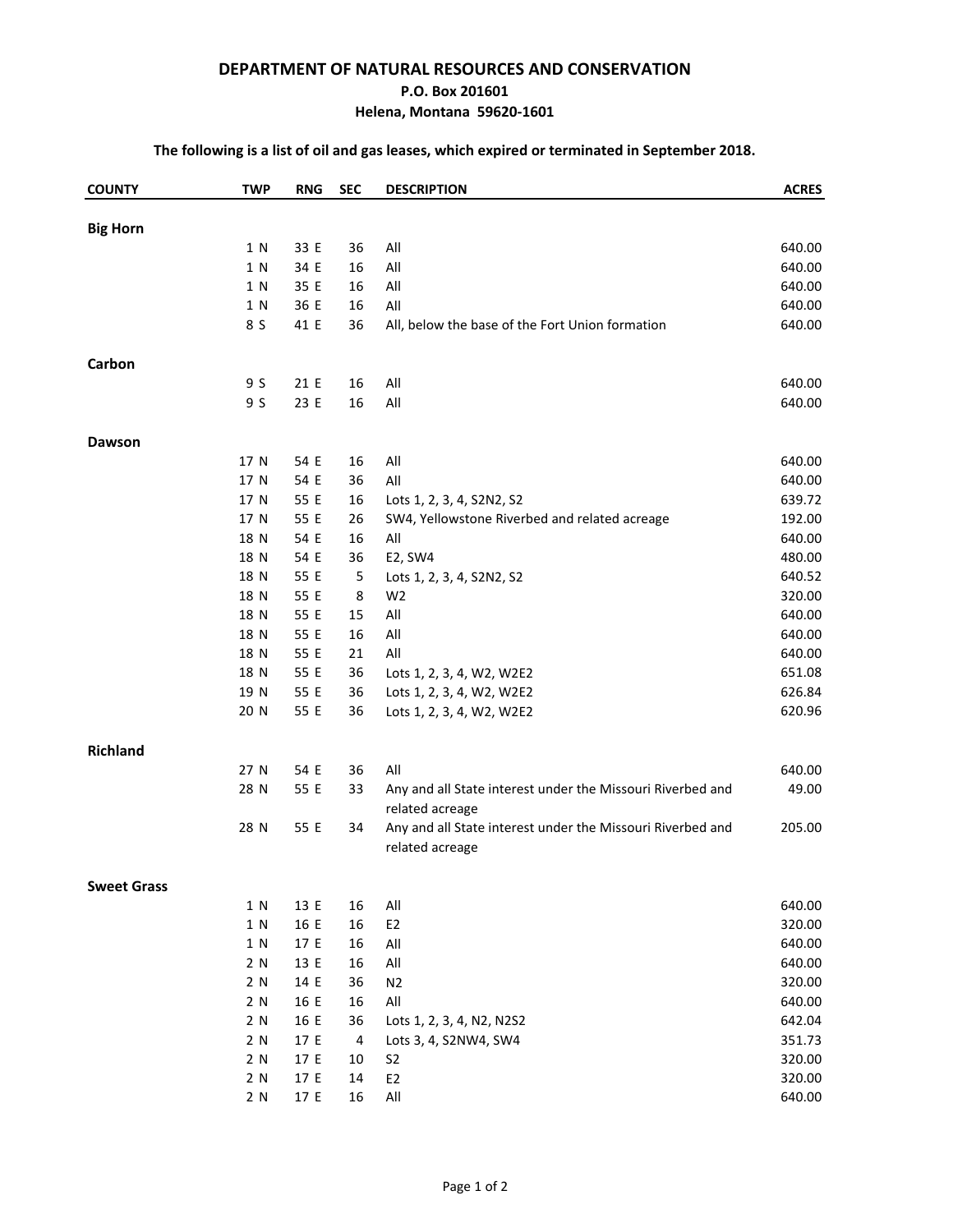| <b>COUNTY</b>       | <b>TWP</b>     | <b>RNG</b> | <b>SEC</b> | <b>DESCRIPTION</b>                | <b>ACRES</b> |
|---------------------|----------------|------------|------------|-----------------------------------|--------------|
|                     |                |            |            |                                   |              |
| Sweet Grass (cont.) |                |            |            |                                   |              |
|                     | 3 N            | 15 E       | 36         | All                               | 640.00       |
|                     | 3 N            | 17 E       | 10         | E2NE4, NE4SE4                     | 120.00       |
|                     | 4 N            | 16 E       | 16         | All                               | 640.00       |
|                     | 4 N            | 16 E       | 36         | All                               | 640.00       |
|                     | 4 N            | 17 E       | 8          | All                               | 640.00       |
|                     | 4 N            | 17 E       | 16         | All                               | 640.00       |
|                     | 4 N            | 17 E       | 18         | Lots 1, 2, 3, 4, E2W2, E2         | 616.62       |
|                     | 4 N            | 17 E       | 28         | All                               | 640.00       |
|                     | 5 N            | 15 E       | 16         | All                               | 640.00       |
|                     | 5 N            | 15 E       | 20         | S <sub>2</sub>                    | 320.00       |
|                     | 1 <sub>S</sub> | 16 E       | 36         | W2NW4, NE4NE4, S2NE4, SE4, SE4SW4 | 400.00       |
|                     | 1 <sub>S</sub> | 17 E       | 36         | NW4NW4, S2NW4, NW4SE4, S2SE4, SW4 | 400.00       |
|                     | 2S             | 17 E       | 36         | All                               | 640.00       |
|                     | 3S             | 16 E       | 16         | All                               | 640.00       |
| <b>Toole</b>        |                |            |            |                                   |              |
|                     | 34 N           | 4 W        | 16         | All                               | 640.00       |
|                     | 34 N           | 4 W        | 28         | NW4                               | 160.00       |
|                     | 34 N           | 4 W        | 36         | All                               | 640.00       |
| Yellowstone         |                |            |            |                                   |              |
|                     | 2 N            | 23 E       | 36         | All                               | 640.00       |